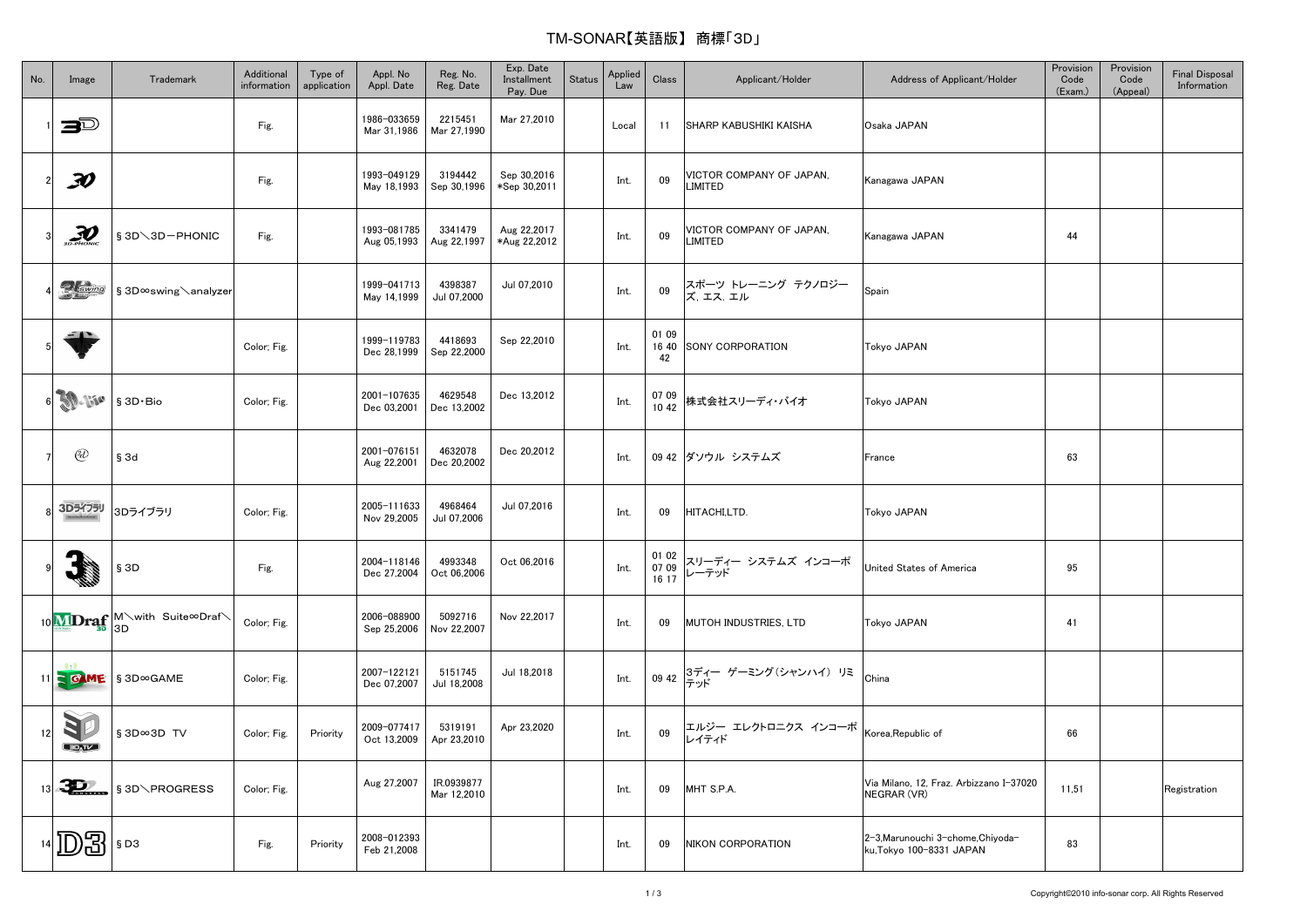## TM-SONAR【英語版】 商標「3D」

| No. | Image                                | Trademark                                  | Additional<br>information | Type of<br>application | Appl. No<br>Appl. Date     | Reg. No.<br>Reg. Date  | Exp. Date<br>Installment<br>Pay. Due | <b>Status</b> | Applied<br>Law | Class                   | Applicant/Holder             | Address of Applicant/Holder                                                   | Provision<br>Code<br>(Exam.) | Provision<br>Code<br>(Appeal) | <b>Final Disposal</b><br>Information |
|-----|--------------------------------------|--------------------------------------------|---------------------------|------------------------|----------------------------|------------------------|--------------------------------------|---------------|----------------|-------------------------|------------------------------|-------------------------------------------------------------------------------|------------------------------|-------------------------------|--------------------------------------|
|     |                                      | 15 カラダすっきり カラダすっきり∞3D\ナビ                   | Color; Fig.               |                        | 2009-093081<br>Dec 09,2009 |                        |                                      |               | Int.           | 09 10<br>42 44          | NIHON UNISYS, LTD.           | Tokyo JAPAN                                                                   | 55                           |                               |                                      |
|     | 3D                                   | § 3D \world \Created<br>by Sony            | Color; Fig.               |                        | 2010-000186<br>Jan 05,2010 |                        |                                      |               | Int.           | 09 28<br>35 37<br>41 42 | SONY CORPORATION             | <b>Tokyo JAPAN</b>                                                            | 92                           |                               |                                      |
|     | $\bigoplus_{\mathcal{F}}\mathcal{D}$ | § 3D\FULL HD                               |                           |                        | 2010-002490<br>Jan 18,2010 |                        |                                      |               | Int.           | 09                      | PANASONIC CORPORATION        | 1006, Oaza Kadoma, Kadoma-shi, Osaka<br>571-8501 JAPAN                        |                              |                               |                                      |
|     | 3.                                   | $§$ 3D                                     | Color; Fig.               |                        | 2010-028459<br>Apr 09,2010 |                        |                                      |               | Int.           | 09                      | SHARP KABUSHIKI KAISHA       | 22-22, Nagaike-cho, Abeno-ku, Osaka-<br>shi, Osaka 545-8522 JAPAN             |                              |                               |                                      |
|     | $\mathbf{C}_{\mathbf{f}}$            | § 3D                                       | Color; Fig.               | Priority               | 2010-028506<br>Apr 09,2010 |                        |                                      |               | Int.           | 09                      | エルジー エレクトロニクス インコーポ<br>レイティド | Korea, Republic of                                                            |                              |                               |                                      |
|     |                                      | 20 <sup>WORKXPlare S</sup> § WORKXPlore∞3D | Color; Fig.               |                        | Apr 23,2008                | IR.0981087             |                                      |               | Int.           | 09 16<br>42             | <b>SESCOI INTERNATIONAL</b>  | Boulevard du General de Gaulle F-<br>71000 MACON                              | 11,30,51,55<br>,56           |                               | Pending                              |
|     | $\mathbf{\Phi}$<br>ready             | 3D∕ready∞www. 3Dr<br>eady. com             | Fig.                      |                        | Sep 01,2008                | IR.0983936             |                                      |               | Int.           | 09 38<br>42             | <b>3DSWITCH S.R.L.</b>       | Viale Giuseppe Mazzini, 85 I-36100<br>VICENZA (VI)                            | 11,30                        |                               | Pending                              |
|     | Blu-ray<br>$^{22}$ 3D                | § Blu-ray \3D                              | Fig.                      |                        | Dec 22,2009                | IR.1027771             |                                      |               | Int.           | 09                      | Blu-ray Disc Association     | 10 Universal City Plaza, T-100<br>Universal City, California 91608            |                              |                               | Pending                              |
| 23  | <b>E</b>                             |                                            | Fig.                      |                        | 1993-104756<br>Oct 14,1993 | 3261691<br>Feb 24,1997 | Feb 24,2007                          | <b>DEAD</b>   | Int.           | 09                      | SANYO Electric Co., Ltd.     | 5-5 Keihan-hondori 2-<br>chome, Moriguchi-shi, Osaka 570-8677<br><b>JAPAN</b> |                              |                               | Revocation                           |
| 24  | 塭                                    | $AR\$ 3D                                   | Fig.                      |                        | 1995-026834<br>Mar 22,1995 | 3323888<br>Jun 20,1997 | Jun 20,2007                          | <b>DEAD</b>   | Int.           | 09                      | SONY CORPORATION             | 7-35, Kitashinagawa 6-<br>chome, Shinagawa-ku, Tokyo 141-0001<br><b>JAPAN</b> |                              |                               | Revocation                           |
| 25  | <b>SD</b>                            | § 3D∞ § 3D Shuttle                         | Fig.                      |                        | 1992-003093<br>Jan 16,1992 |                        |                                      | <b>DEAD</b>   | Local          | 11                      | ALPINE ELECTRONICS, INC.     | Tokyo JAPAN                                                                   | 41                           |                               | Decision of<br>Refusal               |
| 26  | <b>3D</b><br>FAX                     | <b>BD</b> \FAX                             | Fig.                      |                        | 1995-029636<br>Mar 29,1995 |                        |                                      | <b>DEAD</b>   | Int.           | 09                      | フォンテック リミテッド                 | Israel                                                                        | 40                           |                               | Decision of<br>Refusal               |
| 27  | $\overline{\mathbf{A}}$<br>3D        | $S A \setminus 3D$                         | Fig.                      |                        | 1997-184907<br>Dec 12,1997 |                        |                                      | DEAD          | Int.           | 09                      | オレアル セミコンダクター インコーポ<br>レイテッド | United States of America                                                      | 66                           | <b>S00</b>                    | Dismissal of<br>application          |
| 28  | 3 <u>D</u>                           | 3D\ACIS                                    |                           |                        | 1999-040413<br>May 11,1999 |                        |                                      | <b>DEAD</b>   | Int.           | 09                      | 有限会社ピーアイジェイ                  | <b>Tokyo JAPAN</b>                                                            | 41                           |                               | Decision of<br>Refusal               |